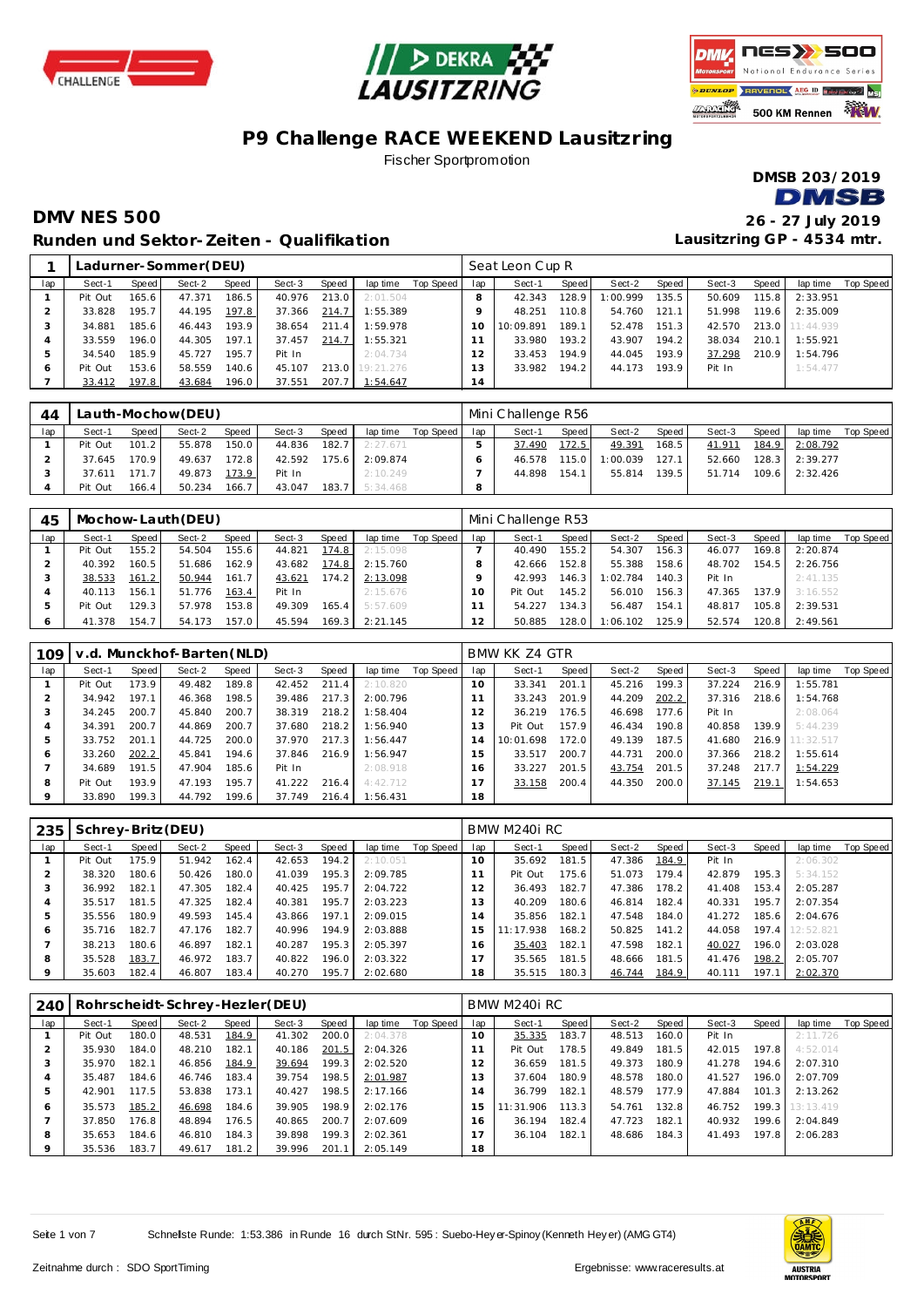





#### **P9 Challenge RACE WEEKEND Lausitzring** Fischer Sportpromotion

**DMSB 203/2019 DMSB** 

## **DMV NES 500 26 - 27 July 2019 Runden und Sektor-Zeiten - Qualifikation**

| 504      | Max Gruhn (DEU) |       |        |       |        |       |          |           |        | Dacia Logan Cup |       |          |        |          |       |          |           |
|----------|-----------------|-------|--------|-------|--------|-------|----------|-----------|--------|-----------------|-------|----------|--------|----------|-------|----------|-----------|
| lap      | Sect-1          | Speed | Sect-2 | Speed | Sect-3 | Speed | lap time | Top Speed | lap    | Sect-1          | Speed | Sect-2   | Speed  | Sect-3   | Speed | lap time | Top Speed |
|          | Pit Out         | 123.4 | 59.327 | 127.7 | 51.391 | 138.8 | 2:31.243 |           |        | 43.241          | 130.0 | 56.808   | 133.0  | 49.759   | 140.1 | 2:29.808 |           |
|          | 44.118          | 128.3 | 58.293 | 131.9 | 49.884 | 138.5 | 2:32.295 |           |        | 43.254          | 127.8 | 57.369   | 132.2  | 50.187   | 137.4 | 2:30.810 |           |
|          | 42.942          | 127.8 | 57.126 | 132.5 | 49.459 | 138.5 | 2:29.527 |           |        | 43.056          | 128.9 | 1:10.181 | 133.2  | 49.582   | 137.9 | 2:42.819 |           |
|          | 43.344          | 128.6 | 58.099 | 133.2 | 49.754 | 141.7 | 2:31.197 |           | $10-1$ | 44.990          | 128.0 | 56.702   | 134.7  | 49.718   | 139.7 | 2:31.410 |           |
|          | 42.635          | 130.8 | 57.465 | 133.2 | Pit In |       | 2:32.036 |           |        | 48.847          | 126.5 | 58.227   | 131.5  | 51.477   | 96.2  | 2:38.551 |           |
| $\sigma$ | Pit Out         | 127.4 | 57.587 | 134.0 | 50.151 | 138.8 | 3:42.381 |           | 12     | 50.533          | 128.0 | 57.428   | 129.01 | 1:05.434 | 86.7  | 2:53.395 |           |

| 505     |         |       | Dominik Gruhn(DEU) |                    |        |                    |          |           |     | Dacia Logan Cup |       |        |       |        |       |          |           |
|---------|---------|-------|--------------------|--------------------|--------|--------------------|----------|-----------|-----|-----------------|-------|--------|-------|--------|-------|----------|-----------|
| lap     | Sect-1  | Speed | Sect-2             | Speed              | Sect-3 | Speed              | lap time | Top Speed | lap | Sect-1          | Speed | Sect-2 | Speed | Sect-3 | Speed | lap time | Top Speed |
|         | Pit Out | 114.3 | : 00.220           | 129.5              | 51.299 | 137.6              | 2:32.708 |           |     | 43.036          | 127.5 | 57.697 | 132.4 | 49.317 | 138.5 | 2:30.050 |           |
|         | 45.015  | 126.3 | 58.128             | 131.2              | 50.207 | 138.8              | 2:33.350 |           |     | 43.317          | 128.1 | 57.528 | 132.8 | Pit In |       | 2:28.834 |           |
|         | 43.708  | 127.2 | 57.410             | 131.4              | 49.724 | 136.4              | 2:30.842 |           | 10  | Pit Out         | 128.0 | 57.238 | 131.4 | 49.403 | 141.0 | 3:42.212 |           |
|         | 44.856  | 128.6 | 57.385             | 131.5              | 49.693 | 137.2 <sub>1</sub> | 2:31.934 |           |     | 42.986          | 129.0 | 56.491 | 131.1 | 49.902 | 119.5 | 2:29.379 |           |
|         | 43.581  | 128.6 | 57.467             | 133.7              | 49.396 | 137.6              | 2:30.444 |           |     | 45.242          | 128.3 | 57.188 | 130.0 | 49.628 | 132.4 | 2:32.058 |           |
| $\circ$ | 43.091  | 129.7 | 56.976             | 132.4              | 49.208 | 139.4              | 2:29.275 |           | 13  | 44.937          | 125.6 | 58.349 | 130.8 | 50.484 | 123.0 | 2:33.770 |           |
|         | 43.526  | 129.7 | 57.099             | 131.5 <sub>1</sub> | 50.102 | 139.9              | 2:30.727 |           | 14  |                 |       |        |       |        |       |          |           |

| 507 |          |       | Vollak-Schultz (DEU) |       |        |         |                   |           |          | 318ti Cup |                    |          |       |        |       |                 |           |
|-----|----------|-------|----------------------|-------|--------|---------|-------------------|-----------|----------|-----------|--------------------|----------|-------|--------|-------|-----------------|-----------|
| lap | Sect-1   | Speed | Sect-2               | Speed | Sect-3 | Speed   | lap time          | Top Speed | lap      | Sect-1    | Speed              | Sect-2   | Speed | Sect-3 | Speed | lap time        | Top Speed |
|     | Pit Out  | 140.3 | 52.504               | 152.1 | 45.712 | 166.2   | 2:15.411          |           |          | 38.963    | 150.2 <sub>1</sub> | 51.580   | 151.0 | 45.194 | 164.9 | 2:15.737        |           |
|     | 38.891   | 49.6  | 51.518               | 152.8 | 45.230 | 163.1   | 2:15.639          |           |          | 49.728    | 145.7              | 52.047   | 151.7 | 48.745 | 125.0 | 2:30.520        |           |
|     | 40.928   | 134.0 | 59.921               | 125.6 | 51.719 | 164.6   | 2:32.568          |           | $\Omega$ | 46.940    | 114.3              | 54.619   | 134.2 | 52.815 | 129.7 | 2:34.374        |           |
|     | 38.630   | 150.8 | 51.126               | 154.9 | 44.560 | 163.6 l | 2:14.316          |           |          | 10:34.323 | 130.8              | 1:11.842 | 124.9 | 52.351 |       | 164.9 12:38.516 |           |
| 5   | 9:05.885 | 150.8 | 51.589               | 153.0 | 50.687 |         | $165.1$ 10:48.161 |           |          | 38.764    | 148.6              | 51.389   | 151.0 | 44.996 | 164.1 | 2:15.149        |           |
| O   | 38.678   | 48.6  | 56.022               | 137.1 | Pit In |         | 2:25.122          |           | 13       | 38.628    | 149.6              | 51.672   | 151.3 | Pit In |       | 2:24.129        |           |
|     | Pit Out  | 149.6 | 51.486               | 151.5 | 45.699 | 164.4   | 4:24.391          |           | 14       |           |                    |          |       |        |       |                 |           |

| 508     |         |       | Kuchelbacher-Ulrich |       |        |       |          |           |     | BMW M240i RC |       |          |       |        |       |           |           |
|---------|---------|-------|---------------------|-------|--------|-------|----------|-----------|-----|--------------|-------|----------|-------|--------|-------|-----------|-----------|
| lap     | Sect-1  | Speed | Sect-2              | Speed | Sect-3 | Speed | lap time | Top Speed | lap | Sect-1       | Speed | Sect-2   | Speed | Sect-3 | Speed | lap time  | Top Speed |
|         | Pit Out | 169.8 | 50.687              | 177.6 | 44.457 | 197.8 | 2:08.919 |           | 10  | 39.275       | 178.2 | 53.114   | 178.2 | 42.824 | 197.1 | 2:15.213  |           |
|         | 36.803  | 181.8 | 48.705              | 180.3 | 41.555 | 197.1 | 2:07.063 |           |     | 38.148       | 181.8 | 50.918   | 179.4 | 42.310 | 197.4 | 2:11.376  |           |
| 3       | 36.680  | 182.4 | 47.761              | 182.1 | 40.444 | 196.0 | 2:04.885 |           |     | 37.970       | 182.4 | 50.134   | 177.6 | 42.199 | 195.7 | 2:10.303  |           |
| 4       | 36.273  | 181.2 | 47.149              | 182.4 | 40.820 | 197.8 | 2:04.242 |           | 3   | 38.442       | 181.2 | 50.082   | 177.3 | 42.228 | 197.1 | 2:10.752  |           |
| 5       | 36.079  | 179.7 | 48.441              | 181.8 | 42.874 | 196.0 | 2:07.394 |           | 14  | 37.751       | 148.6 | 1:01.058 | 148.6 | Pit In |       | 2:39.558  |           |
| O       | 37.086  | 178.5 | 48.301              | 181.8 | 40.928 | 197.1 | 2:06.315 |           | 5   | Pit Out      | 176.8 | 50.901   | 179.4 | 40.918 | 198.2 | 12:21.362 |           |
|         | 37.591  | 181.8 | 47.439              | 183.1 | 40.582 | 196.7 | 2:05.612 |           | 6   | 36.565       | 180.6 | 48.550   | 181.5 | 40.712 | 197.7 | 2:05.827  |           |
| 8       | 36.557  | 181.2 | 48.086              | 180.6 | Pit In |       | 2:07.610 |           |     | 36.261       | 182.1 | 47.916   | 180.3 | 40.676 | 197.4 | 2:04.853  |           |
| $\circ$ | Pit Out | 180.0 | 53.445              | 75.0  | 43.727 | 194.6 | 4:45.327 |           | 18  | 36.177       | 182.7 | 47.321   | 181.5 | 40.086 | 197.4 | 2:03.584  |           |

| 510     | Dirk Volmer (DEU) |       |        |        |        |       |          |           |                 | Opel Astra G OPC |       |        |       |        |       |                 |           |
|---------|-------------------|-------|--------|--------|--------|-------|----------|-----------|-----------------|------------------|-------|--------|-------|--------|-------|-----------------|-----------|
| lap     | Sect-1            | Speed | Sect-2 | Speed  | Sect-3 | Speed | lap time | Top Speed | lap             | Sect-1           | Speed | Sect-2 | Speed | Sect-3 | Speed | lap time        | Top Speed |
|         | Pit Out           | 125.9 | 59.662 | 147.1  | 47.418 | 165.6 | 2:27.643 |           |                 | 39.153           | 150.8 | 52.114 | 157.7 | 44.946 | 160.5 | 2:16.213        |           |
|         | 41.167            | 149.4 | 53.590 | 151.5  | 46.050 | 164.9 | 2:20.807 |           | 10 <sup>°</sup> | 40.202           | 150.6 | 52.204 | 158.8 | 44.631 | 163.1 | 2:17.037        |           |
| 3       | 39.790            | 151.9 | 51.925 | 159.5  | 45.148 | 162.9 | 2:16.863 |           |                 | 39.280           | 152.3 | 55.120 | 146.3 | Pit In |       | 2:19.672        |           |
| 4       | 39.676            | 153.0 | 53.703 | 155.61 | 45.184 | 164.1 | 2:18.563 |           |                 | Pit Out          | 139.7 | 55.990 | 147.3 | 50.499 | 111.6 | 4:41.380        |           |
| 5       | 39.760            | 153.2 | 52.093 | 157.7  | 45.172 | 163.6 | 2:17.025 |           | 3               | 48.652           | 135.8 | 55.367 | 144.4 | 49.326 | 127.7 | 2:33.345        |           |
| $\circ$ | 39.206            | 154.1 | 51.963 | 155.2  | 45.282 | 161.2 | 2:16.451 |           |                 | 10:37.206        | 139.2 | 58.366 | 142.9 | 52.889 |       | 164.4 12:28.461 |           |
|         | 39.347            | 152.1 | 54.519 | 146.1  | 46.224 | 160.2 | 2:20.090 |           | 5               | 39.678           | 151.9 | 51.769 | 156.1 | 44.665 | 164.9 | 2:16.112        |           |
| 8       | 40.564            | 151.7 | 52.833 | 155.2  | 45.277 | 162.7 | 2:18.674 |           | 16              | 39.357           | 150.8 | 51.694 | 155.6 | 44.654 | 164.9 | 2:15.705        |           |

| 515 | Wild-Cerny (DEU) |       |        |                    |        |       |          |           |                 | 318ti Cup |       |          |       |        |       |                 |           |
|-----|------------------|-------|--------|--------------------|--------|-------|----------|-----------|-----------------|-----------|-------|----------|-------|--------|-------|-----------------|-----------|
| lap | Sect-1           | Speed | Sect-2 | Speed              | Sect-3 | Speed | lap time | Top Speed | lap             | Sect-1    | Speed | Sect-2   | Speed | Sect-3 | Speed | lap time        | Top Speed |
|     | Pit Out          | 140.4 | 55.861 | 144.4              | Pit In |       | 2:23.804 |           |                 | Pit Out   | 143.8 | 52.949   | 151.7 | 45.845 | 163.4 | 4:06.159        |           |
|     | Pit Out          | 141.7 | 53.154 | 153.0              | 45.440 | 161.4 | 3:31.283 |           | 10 <sup>°</sup> | 39.936    | 151.5 | 52.107   | 153.8 | 44.721 | 164.4 | 2:16.764        |           |
| 3   | 40.187           | 149.0 | 52.194 | 154.1              | 44.867 | 161.7 | 2:17.248 |           |                 | 39.878    | 150.2 | 51.580   | 154.9 | 44.746 | 164.1 | 2:16.204        |           |
|     | 40.335           | 149.4 | 52.419 | 153.2              | 45.245 | 162.2 | 2:17.999 |           | 12              | 46.013    | 138.6 | 55.177   | 133.2 | 49.361 | 135.8 | 2:30.551        |           |
|     | 40.204           | 149.2 | 52.184 | 154.3              | 45.218 | 161.4 | 2:17.606 |           | 13              | 44.849    | 114.4 | 1:00.070 | 141.0 | 51.654 | 101.7 | 2:36.573        |           |
| Ô   | 40.090           | 150.2 | 51.994 | 153.2              | 45.127 | 161.2 | 2:17.211 |           |                 | 11:08.994 | 130.0 | 58.605   | 123.1 | 48.167 |       | 163.4 12:55.766 |           |
|     | 39.953           | 150.2 | 52.000 | 154.9              | 45.770 | 162.4 | 2:17.723 |           | 5               | 39.960    | 147.5 | 51.936   | 153.6 | 45.014 | 164.9 | 2:16.910        |           |
| 8   | 40.107           | 150.4 | 52.202 | 153.6 <sub>1</sub> | Pit In |       | 2:17.334 |           | 16              | 39.464    | 148.8 | 51.352   | 154.9 | 44.931 | 166.4 | 2:15.747        |           |

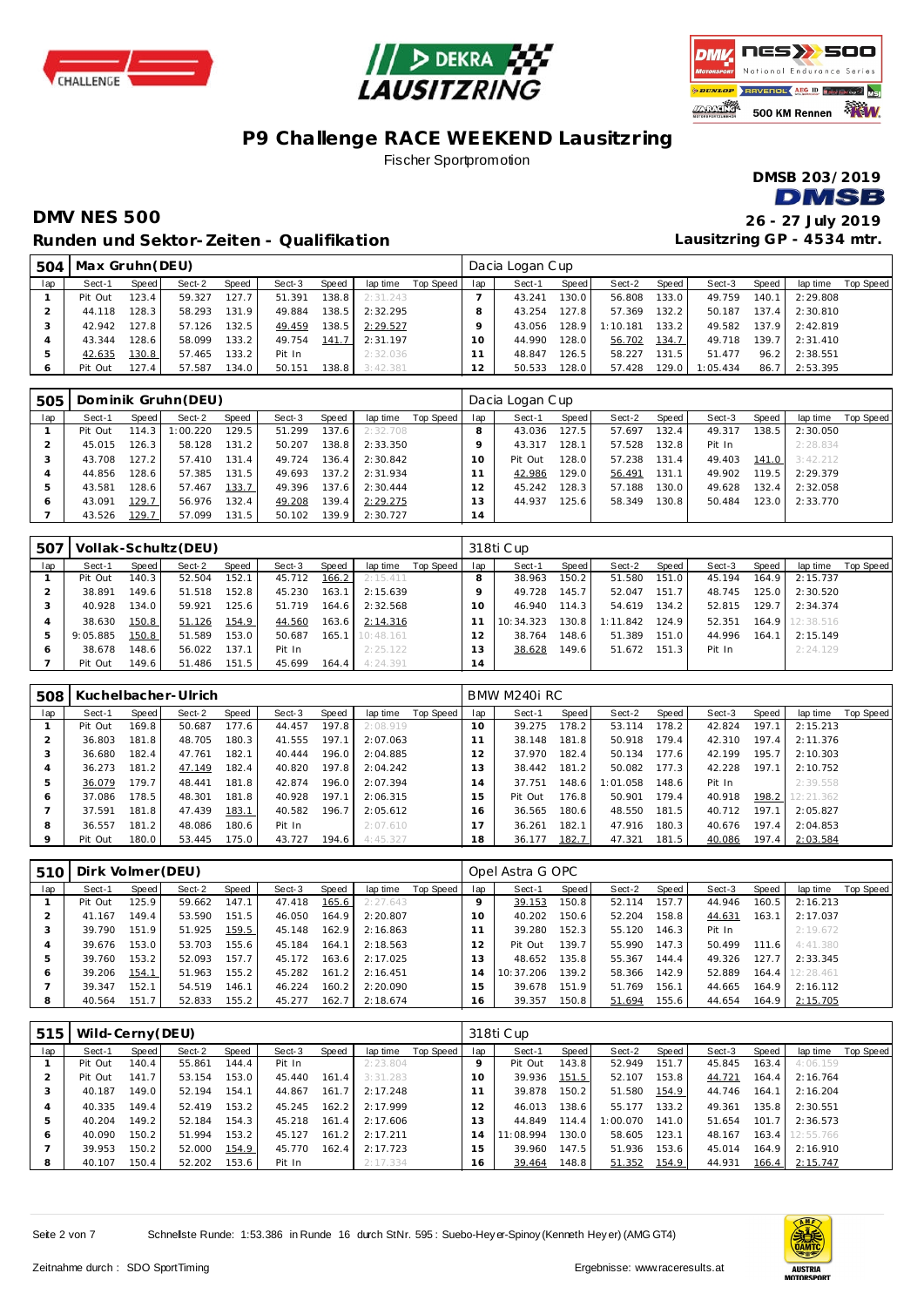





#### **P9 Challenge RACE WEEKEND Lausitzring** Fischer Sportpromotion

**DMSB 203/2019 DMSB** 

#### **DMV NES 500 26 - 27 July 2019 Runden und Sektor-Zeiten - Qualifikation**

| 516     |         |         | Ioannis Smyrlis(GRC) |       |        |       |          |           |                | 318ti Cup |       |          |       |        |       |           |           |
|---------|---------|---------|----------------------|-------|--------|-------|----------|-----------|----------------|-----------|-------|----------|-------|--------|-------|-----------|-----------|
| lap     | Sect-1  | Speed I | Sect-2               | Speed | Sect-3 | Speed | lap time | Top Speed | lap            | Sect-1    | Speed | Sect-2   | Speed | Sect-3 | Speed | lap time  | Top Speed |
|         | Pit Out | 131.1   | 55.669               | 145.9 | 46.800 | 161.9 | 2:21.749 |           | 10             | 39.758    | 148.4 | 52.570   | 152.3 | 46.424 | 161.0 | 2:18.752  |           |
|         | 39.459  | 148.1   | 52.447               | 148.6 | 47.200 | 163.4 | 2:19.106 |           |                | 39.507    | 149.8 | 52.321   | 151.9 | 45.867 | 160.2 | 2:17.695  |           |
| 3       | 40.666  | 149.8   | 52.821               | 147.9 | 45.481 | 162.7 | 2:18.968 |           | 12             | 39.646    | 149.2 | 51.762   | 153.4 | 45.274 | 161.0 | 2:16.682  |           |
| 4       | 39.955  | 148.1   | 51.798               | 152.1 | Pit In |       | 2:16.931 |           | 13             | 49.362    | 124.4 | 1:02.522 | 133.0 | 46.968 | 127.5 | 2:38.852  |           |
| 5       | Pit Out | 148.8   | 52.303               | 148.1 | 39.856 | 143.8 | 3:23.119 |           | $\overline{4}$ | 1:00.387  | 75.2  | 1:08.745 | 148.1 | 50.038 | 102.5 | 2:59.170  |           |
| O       | 40.158  | 148.8   | 51.903               | 151.9 | 45.426 | 161.2 | 2:17.487 |           | -5             | 10:49.668 | 146.5 | 51.604   | 152.3 | 45.217 | 164.1 | 12:26.489 |           |
|         | 39.670  | 148.4   | 52.447               | 151.9 | 45.295 | 161.0 | 2:17.412 |           | 6              | 39.926    | 148.4 | 51.728   | 152.1 | 46.297 | 160.7 | 2:17.951  |           |
| 8       | 40.134  | 150.2   | 51.905               | 153.2 | 46.222 | 161.0 | 2:18.261 |           | 17             | 39.489    | 149.0 | 51.695   | 151.9 | 46.055 | 162.9 | 2:17.239  |           |
| $\circ$ | 40.383  | 147.1   | 52.344               | 150.2 | 45.701 | 161.4 | 2:18.428 |           | 18             | 39.422    | 147.9 | 52.472   | 152.3 | 45.525 | 162.2 | 2:17.419  |           |

| 517 |         |       | Gellert-Wichmann(DEU) |       |        |       |          |           |     | 318ti Cup |       |          |       |        |       |                     |           |
|-----|---------|-------|-----------------------|-------|--------|-------|----------|-----------|-----|-----------|-------|----------|-------|--------|-------|---------------------|-----------|
| lap | Sect-1  | Speed | Sect-2                | Speed | Sect-3 | Speed | lap time | Top Speed | lap | Sect-1    | Speed | Sect-2   | Speed | Sect-3 | Speed | lap time            | Top Speed |
|     | Pit Out | 125.7 | 59.838                | 128.9 | 48.518 | 158.1 | 2:26.165 |           | 8   | Pit Out   | 144.6 | 53.564   | 149.6 | 47.270 | 158.1 | 4:10.035            |           |
|     | 44.288  | 123.1 | 57.749                | 149.6 | 46.919 | 158.4 | 2:28.956 |           |     | 42.091    | 143.8 | 53.696   | 146.1 | 47.391 | 157.7 | 2:23.178            |           |
|     | 41.727  | 143.0 | 54.575                | 148.6 | 47.489 | 156.7 | 2:23.791 |           | 10  | 46.235    | 141   | 1:17.581 | 119.7 | Pit In |       | 3:01.795            |           |
|     | 41.704  | 144.0 | 53.858                | 149.4 | 46.438 | 158.8 | 2:22.000 |           |     | Pit Out   | 103.4 | 1:03.770 | 106.4 | 57.671 | 97.1  | 7:41.396            |           |
|     | 43.094  | 143.0 | 55.158                | 148.6 | 49.268 | 158.1 | 2:27.520 |           |     | 11:08.484 | 132.5 | 56.937   | 145.7 | 47.002 |       | $160.0$   12:52.423 |           |
| 6   | 42.516  | 145.0 | 53.897                | 151.0 | 46.597 | 156.7 | 2:23.010 |           | 13  | 40.879    | 145.7 | 52.673   | 151.9 | 46.514 | 158.1 | 2:20.066            |           |
|     | 43.622  | 141.0 | 55.442                | 149.4 | Pit In |       | 2:30.656 |           | 14  | 41.240    | 143.6 | 53.255   | 151.0 | 46.193 | 160.0 | 2:20.688            |           |

| 518 |         |       | Waibel-Hahne (DEU) |       |        |       |          |           |          | 318ti Cup |       |        |       |        |       |                 |           |
|-----|---------|-------|--------------------|-------|--------|-------|----------|-----------|----------|-----------|-------|--------|-------|--------|-------|-----------------|-----------|
| lap | Sect-1  | Speed | Sect-2             | Speed | Sect-3 | Speed | lap time | Top Speed | lap      | Sect-1    | Speed | Sect-2 | Speed | Sect-3 | Speed | lap time        | Top Speed |
|     | Pit Out | 118.7 | 1:00.591           | 129.3 | 50.696 | 152.1 | 2:34.187 |           | $10^{-}$ | 40.181    | 145.7 | 53.585 | 150.0 | 46.316 | 160.5 | 2:20.082        |           |
|     | 43.832  | 136.9 | 54.817             | 145.0 | 47.636 | 157.0 | 2:26.285 |           |          | 40.127    | 146.1 | 52.520 | 151.0 | 45.713 | 159.3 | 2:18.360        |           |
| 3   | 41.553  | 139.9 | 53.320             | 150.2 | 46.565 | 156.7 | 2:21.438 |           | 2        | 41.315    | 145.0 | 53.094 | 149.6 | 46.052 | 157.7 | 2:20.461        |           |
| 4   | 40.840  | 142.5 | 53.612             | 151.5 | 46.171 | 156.3 | 2:20.623 |           | 3        | 40.561    | 141.5 | 52.930 | 151.0 | 46.030 | 159.8 | 2:19.521        |           |
| 5   | 40.670  | 144.2 | 53.004             | 152.1 | 48.004 | 154.1 | 2:21.678 |           | (4)      | 41.129    | 146.7 | 52.882 | 150.2 | 46.080 | 160.0 | 2:20.091        |           |
| 6   | 41.004  | 143.4 | 53.667             | 150.2 | 46.501 | 157.0 | 2:21.172 |           | 15       | 9:47.221  | 141.2 | 52.865 | 151.3 | 45.876 |       | 161.2 11:25.962 |           |
|     | 41.231  | 141.9 | 53.735             | 150.0 | Pit In |       | 2:21.411 |           | 16       | 40.062    | 145.0 | 52.999 | 153.4 | 45.624 | 163.1 | 2:18.685        |           |
| 8   | Pit Out | 131.5 | 54.263             | 150.2 | 46.362 | 158.8 | 4:35.331 |           |          | 40.358    | 146.3 | 52.859 | 150.2 | 46.086 | 160.2 | 2:19.303        |           |
| 9   | 40.666  | 145.6 | 52.958             | 150.0 | 47.819 | 157.2 | 2:21.443 |           | 18       | 40.453    | 145.9 | 53.252 | 151.0 | 46.389 | 161.2 | 2:20.094        |           |

| 520 |         |       | Walter-Stutzke (DEU) |       |        |       |          |           |     | 318ti Cup |       |        |       |        |       |                 |           |
|-----|---------|-------|----------------------|-------|--------|-------|----------|-----------|-----|-----------|-------|--------|-------|--------|-------|-----------------|-----------|
| lap | Sect-1  | Speed | Sect-2               | Speed | Sect-3 | Speed | lap time | Top Speed | lap | Sect-1    | Speed | Sect-2 | Speed | Sect-3 | Speed | lap time        | Top Speed |
|     | Pit Out | 115.3 | 57.520               | 149.6 | 45.577 | 160.0 | 2:21.910 |           |     | 39.731    | 147.7 | 52.005 | 151.9 | Pit In |       | 2:16.632        |           |
|     | 39.427  | 146.3 | 52.532               | 151.7 | 45.369 | 159.3 | 2:17.328 |           | 10  | Pit Out   | 145.0 | 53.980 | 149.0 | 46.182 | 154.7 | 3:51.214        |           |
|     | 39.879  | 147.1 | 52.258               | 151.3 | 45.278 | 159.3 | 2:17.415 |           |     | 41.684    | 145.6 | 52.971 | 149.6 | 46.011 | 149.2 | 2:20.666        |           |
|     | 39.497  | 146.9 | 52.075               | 151.3 | Pit In |       | 2:31.356 |           |     | 42.261    | 143.6 | 53.245 | 148.4 | 46.269 | 144.6 | 2:21.775        |           |
|     | Pit Out | 146.1 | 52.653               | 151.9 | 45.517 | 157.4 | 6:13.868 |           |     | 10:03.639 | 141.5 | 55.260 | 147.7 | 46.451 |       | 157.7 11:45.350 |           |
| O   | 39.453  | 148.1 | 52.202               | 149.2 | 45.400 | 159.5 | 2:17.055 |           | 14  | 40.285    | 145.0 | 52.787 | 149.4 | 45.686 | 158.4 | 2:18.758        |           |
|     | 39.394  | 146.7 | 52.078               | 149.6 | 45.226 | 160.2 | 2:16.698 |           | 15  | 40.094    | 145.0 | 52.766 | 149.0 | 45.676 | 158.6 | 2:18.536        |           |
| 8   | 39.789  | 147.1 | 52.626               | 146.5 | 45.443 | 157.7 | 2:17.858 |           | 16  | 39.737    | 146.7 | 52.619 | 150.8 | 45.463 | 158.6 | 2:17.819        |           |

| 521 |         |                    | Kaul-Sternkopf(DEU) |       |        |       |          |           |         | 318ti Cup |       |          |       |        |       |                 |           |
|-----|---------|--------------------|---------------------|-------|--------|-------|----------|-----------|---------|-----------|-------|----------|-------|--------|-------|-----------------|-----------|
| lap | Sect-1  | Speed              | Sect-2              | Speed | Sect-3 | Speed | lap time | Top Speed | lap     | Sect-1    | Speed | Sect-2   | Speed | Sect-3 | Speed | lap time        | Top Speed |
|     | Pit Out | 130.9              | 54.150              | 149.2 | 46.108 | 161.0 | 2:17.897 |           | $\circ$ | Pit Out   | 127.7 | 55.763   | 126.5 | 51.323 | 159.3 | 7:28.866        |           |
|     | 40.549  | 146.7 <sub>1</sub> | 52.973              | 151.9 | 45.582 | 159.5 | 2:19.104 |           | 10      | 39.154    | 148.1 | 51.780   | 153.0 | 45.208 | 161.2 | 2:16.142        |           |
| 3   | 40.692  | 145.6              | 52.562              | 153.0 | 45.436 | 161.7 | 2:18.690 |           |         | 39.155    | 150.2 | 52.215   | 148.8 | 49.650 | 141.7 | 2:21.020        |           |
|     | 39.842  | 147.9              | 52.378              | 153.8 | 44.993 | 162.7 | 2:17.213 |           | 2       | 55.486    | 77.3  | 1:01.732 | 151.7 | 51.030 | 106.8 | 2:48.248        |           |
| 5   | 39.571  | 149.0              | 51.823              | 153.8 | 45.404 | 162.2 | 2:16.798 |           |         | 10:39.640 | 141.9 | 53.099   | 148.1 | 45.959 |       | 161.2 12:18.698 |           |
| O   | 39.301  | 150.4              | 51.565              | 154.1 | 44.850 | 162.9 | 2:15.716 |           | 14      | 39.209    | 147.7 | 51.911   | 152.1 | 45.138 | 161.0 | 2:16.258        |           |
|     | 39.599  | 151.0              | 52.106              | 154.1 | 45.460 | 161.7 | 2:17.165 |           | 15      | 38.997    | 147.7 | 51.790   | 151.9 | 45.331 | 162.2 | 2:16.118        |           |
| 8   | 40.508  | 149.4              | 52.116              | 154.5 | Pit In |       | 2:19.632 |           | 16      | 39.725    | 144.2 | 52.177   | 151.5 | 45.398 | 161.4 | 2:17.300        |           |

| 522     |         |                    |        |       | Kreutzpointner-Kreutzpointner (DEU) |       |          |           |     | 318ti Cup |       |        |       |        |       |                 |           |
|---------|---------|--------------------|--------|-------|-------------------------------------|-------|----------|-----------|-----|-----------|-------|--------|-------|--------|-------|-----------------|-----------|
| lap     | Sect-1  | Speed              | Sect-2 | Speed | Sect-3                              | Speed | lap time | Top Speed | lap | Sect-1    | Speed | Sect-2 | Speed | Sect-3 | Speed | lap time        | Top Speed |
|         | Pit Out | 112.4              | 56.850 | 132.7 | 51.268                              | 159.5 | 2:28.182 |           | 10  | Pit Out   | 146.9 | 52.754 | 151.9 | 47.747 | 158.4 | 4:16.584        |           |
|         | 42.687  | 144.8              | 53.952 | 152.1 | 46.370                              | 161.2 | 2:23.009 |           |     | 42.005    | 144.0 | 53.778 | 151.5 | 47.446 | 160.5 | 2:23.229        |           |
|         | 40.379  | 147.5              | 52.931 | 152.3 | 46.055                              | 160.7 | 2:19.365 |           | 12  | 40.852    | 144.8 | 52.804 | 150.2 | 47.171 | 154.3 | 2:20.827        |           |
|         | 40.582  | 147.5              | 52.499 | 153.6 | 45.720                              | 160.5 | 2:18.801 |           | 13  | 45.187    | 110.9 | 55.163 | 151.7 | 48.238 | 160.7 | 2:28.588        |           |
| 5       | 40.370  | 147.5              | 52.472 | 153.0 | 47.367                              | 161.2 | 2:20.209 |           | 14  | 41.650    | 146.3 | 52.759 | 152.1 | 46.458 | 162.2 | 2:20.867        |           |
| $\circ$ | 41.351  | 147.1 <sub>1</sub> | 53.799 | 153.4 | 47.461                              | 159.1 | 2:22.611 |           | 15  | 10:06.753 | 146.5 | 52.331 | 150.8 | 47.096 |       | 162.2 11:46.180 |           |

Seite 3 von 7 Schnellste Runde: 1:53.386 in Runde 16 durch StNr. 595 : Suebo-Hey er-Spinoy (Kenneth Hey er) (AMG GT4)

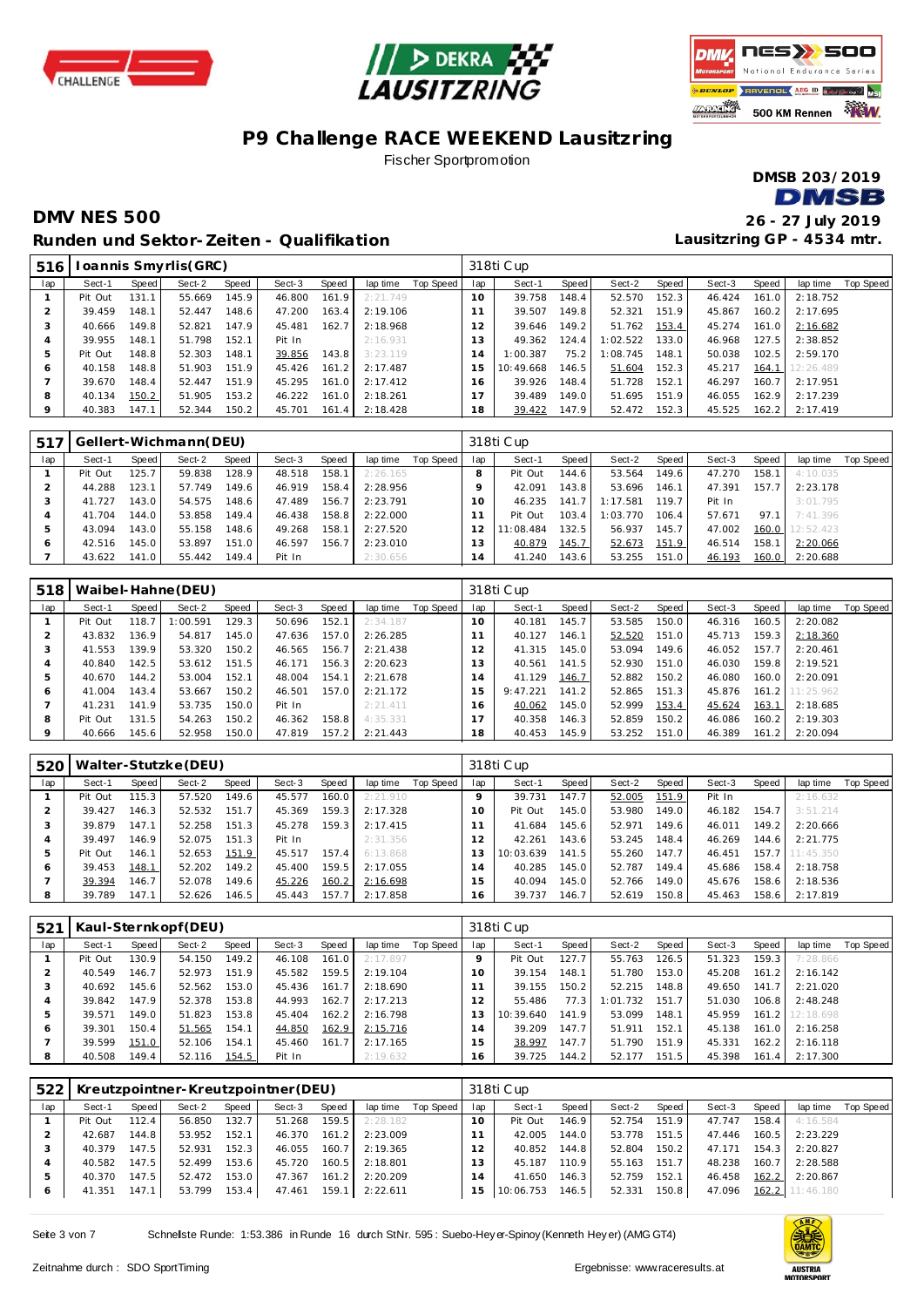





## **P9 Challenge RACE WEEKEND Lausitzring**

Fischer Sportpromotion

**DMSB 203/2019 DMSB** 

**DMV NES 500 26 - 27 July 2019 Lausitzring GP - 4534 mtr.**

**Runden und Sektor-Zeiten - Qualifikation**

| 147.5<br>40.349 | 154.1<br>52.790 | 159.5 2:18.930<br>45.791 | 40.710 147.1    | 153.0<br>52.729 | 46.466 159.8 2:19.905 |        |
|-----------------|-----------------|--------------------------|-----------------|-----------------|-----------------------|--------|
| 149.0<br>39.969 | 153.4<br>52.292 | 162.2 2:18.182<br>45.921 | 149.0<br>40.383 | 152.5<br>52.329 | 45.862 161.9 2:18.574 |        |
| 147.9<br>39.930 | 135.0<br>55.393 | Pit In<br>2:22.969       | 147.1<br>40.258 | 152.3<br>52.124 | 161.4<br>45.604       | 17.986 |

| 523 |         |       | Arbanas-Böhnke (DEU) |       |        |       |          |           |                | 318ti Cup |       |          |       |        |       |           |           |
|-----|---------|-------|----------------------|-------|--------|-------|----------|-----------|----------------|-----------|-------|----------|-------|--------|-------|-----------|-----------|
| lap | Sect-1  | Speed | Sect-2               | Speed | Sect-3 | Speed | lap time | Top Speed | lap            | Sect-1    | Speed | Sect-2   | Speed | Sect-3 | Speed | lap time  | Top Speed |
|     | Pit Out | 95.1  | 1:06.594             | 124.7 | 52.904 | 153.0 | 2:43.273 |           |                | 1:06.905  | 17.9  | 56.044   | 146.5 | 48.515 | 153.8 | 2:51.464  |           |
|     | 43.445  | 139.0 | 55.805               | 147.1 | 50.837 | 155.4 | 2:30.087 |           | $10^{-}$       | 42.523    | 133.7 | 59.843   | 118.2 | 48.569 | 154.1 | 2:30.935  |           |
|     | 42.630  | 141.0 | 55.053               | 148.8 | 47.465 | 154.1 | 2:25.148 |           |                | 41.108    | 142.7 | 52.941   | 149.4 | 47.476 | 153.0 | 2:21.525  |           |
|     | 42.034  | 141.4 | 53.894               | 148.4 | 48.070 | 154.1 | 2:23.998 |           | $\overline{2}$ | 46.226    | 137.1 | 57.297   | 136.4 | 51.236 | 131.1 | 2:34.759  |           |
| ь   | 44.819  | 131.5 | 59.883               | 142.3 | Pit In |       | 2:35.128 |           | 3              | 58.844    | 70.5  | 1:22.210 | 106.8 | 51.322 | 131.7 | 3:12.376  |           |
| 6   | Pit Out | 140.6 | 54.640               | 149.8 | 48.058 | 153.0 | 3:52.074 |           | 14             | 10:43.673 | 113.3 | 56.495   | 146.7 | 48.876 | 155.8 | 12:29.044 |           |
|     | 41.923  | 141.5 | 53.985               | 146.3 | 46.804 | 155.6 | 2:22.712 |           | 5              | 41.082    | 141.2 | 55.364   | 149.2 | 47.199 | 156.1 | 2:23.645  |           |
| 8   | 41.899  | 141.9 | 53.263               | 147.7 | 47.091 | 153.6 | 2:22.253 |           | 16             | 43.221    | 133.8 | 57.448   | 144.8 | 46.923 | 154.9 | 2:27.592  |           |

| 524     |         |       | Ricker-Wichmann-Jenschur-Smyrlis |       |        |       |          |           |                | 318ti Cup |       |        |       |        |       |           |                  |
|---------|---------|-------|----------------------------------|-------|--------|-------|----------|-----------|----------------|-----------|-------|--------|-------|--------|-------|-----------|------------------|
| lap     | Sect-1  | Speed | Sect-2                           | Speed | Sect-3 | Speed | lap time | Top Speed | lap            | Sect-1    | Speed | Sect-2 | Speed | Sect-3 | Speed | lap time  | <b>Top Speed</b> |
|         | Pit Out | 128.3 | 1:03.122                         | 132.5 | 47.371 | 159.3 | 2:32.750 |           | $10^{-}$       | 41.686    | 143.6 | 52.784 | 152.3 | 46.132 | 156.5 | 2:20.602  |                  |
|         | 40.545  | 144.4 | 52.541                           | 152.3 | 46.086 | 160.0 | 2:19.172 |           |                | 41.049    | 143.4 | 53.690 | 152.3 | 46.004 | 157.9 | 2:20.743  |                  |
|         | 40.168  | 147.9 | 53.533                           | 152.5 | 45.807 | 160.2 | 2:19.508 |           | 2              | 41.054    | 146.5 | 51.866 | 152.3 | Pit In |       | 2:18.993  |                  |
|         | 40.589  | 146.7 | 52.414                           | 151.7 | 46.150 | 157.9 | 2:19.153 |           | 3              | Pit Out   | 140.4 | 55.114 | 146.7 | 47.511 | 150.2 | 4:30.285  |                  |
| 5       | 40.501  | 145.7 | 52.769                           | 151.0 | 45.744 | 157.4 | 2:19.014 |           | $\overline{4}$ | 11:28.491 | 143.6 | 52.939 | 150.0 | 46.024 | 159.1 | 13:07.454 |                  |
| 6       | 40.079  | 145.7 | 52.424                           | 152.1 | 46.422 | 154.7 | 2:18.925 |           | 15             | 40.639    | 145.4 | 52.540 | 149.2 | 45.655 | 159.3 | 2:18.834  |                  |
|         | 40.046  | 146.3 | 52.484                           | 150.2 | Pit In |       | 2:18.925 |           | 16             | 39.965    | 146.5 | 52.142 | 151.9 | 46.032 | 159.5 | 2:18.139  |                  |
| 8       | Pit Out | 120.5 | 53.867                           | 148.6 | 46.232 | 158.4 | 3:38.775 |           |                | 40.003    | 145.9 | 52.486 | 150.4 | 46.006 | 158.1 | 2:18.495  |                  |
| $\circ$ | 40.890  | 141.9 | 54.015                           | 148.1 | 46.139 | 157.2 | 2:21.044 |           | 18             |           |       |        |       |        |       |           |                  |

| 526 | Kast-Schultz (DEU) |       |          |       |        |       |          |           |                 | 318ti Cup |        |        |       |        |       |           |           |
|-----|--------------------|-------|----------|-------|--------|-------|----------|-----------|-----------------|-----------|--------|--------|-------|--------|-------|-----------|-----------|
| lap | Sect-1             | Speed | Sect-2   | Speed | Sect-3 | Speed | lap time | Top Speed | lap             | Sect-1    | Speed  | Sect-2 | Speed | Sect-3 | Speed | lap time  | Top Speed |
|     | Pit Out            | 145.0 | 53.212   | 153.0 | 46.800 | 164.1 | 2:16.817 |           | 10 <sup>1</sup> | Pit Out   | 145.6  | 52.872 | 153.6 | 46.404 | 162.4 | 4:03.846  |           |
|     | 39.608             | 147.3 | 51.937   | 153.2 | 46.218 | 161.4 | 2:17.763 |           |                 | 39.989    | 149.4  | 53.285 | 154.7 | 45.196 | 163.9 | 2:18.470  |           |
| 3   | 39.579             | 149.2 | 52.684   | 154.1 | 45.154 | 161.7 | 2:17.417 |           | 12              | 40.244    | 145.71 | 52.092 | 153.4 | 45.933 | 136.5 | 2:18.269  |           |
| 4   | 39.747             | 49.2  | 52.028   | 153.2 | 45.120 | 161.9 | 2:16.895 |           | 13              | 42.173    | 148.4  | 51.999 | 153.8 | 46.100 | 149.0 | 2:20.272  |           |
| 5   | 40.026             | 148.6 | 52.078   | 152.3 | 45.911 | 163.4 | 2:18.015 |           | 4               | 43.390    | 147.1  | 52.502 | 152.3 | 46.536 | 140.3 | 2:22.428  |           |
| 6   | 39.532             | 149.8 | 1:15.732 | 93.1  | 50.304 | 163.4 | 2:45.568 |           | i 5.            | 10:10.922 | 146.1  | 52.109 | 152.5 | 45.386 | 164.6 | 11:48.417 |           |
|     | 39.736             | 148.8 | 51.769   | 153.6 | 45.653 | 159.8 | 2:17.158 |           | 6               | 39.600    | 148.1  | 52.765 | 153.0 | 45.652 | 163.6 | 2:18.017  |           |
| 8   | 39.916             | 148.6 | 51.847   | 153.0 | 44.992 | 162.4 | 2:16.755 |           |                 | 40.233    | 149.2  | 52.205 | 154.1 | 45.407 | 163.4 | 2:17.845  |           |
| 9   | 39.706             | 148.4 | 52.018   | 152.8 | Pit In |       | 2:16.199 |           | 18              | 39.404    | 149.0  | 51.754 | 154.3 | 44.798 | 163.4 | 2:15.956  |           |

| 528 |         |       | Schäfer-Groeneveld(DEU) |       |        |       |          |           |                | 318ti Cup |       |        |       |        |       |           |           |
|-----|---------|-------|-------------------------|-------|--------|-------|----------|-----------|----------------|-----------|-------|--------|-------|--------|-------|-----------|-----------|
| lap | Sect-1  | Speed | Sect-2                  | Speed | Sect-3 | Speed | lap time | Top Speed | lap            | Sect-1    | Speed | Sect-2 | Speed | Sect-3 | Speed | lap time  | Top Speed |
|     | Pit Out | 137.8 | 54.518                  | 149.2 | 46.858 | 160.7 | 2:20.899 |           | 10             | Pit Out   | 145.2 | 54.418 | 149.6 | 46.612 | 161.2 | 4:09.436  |           |
|     | 40.549  | 147.3 | 53.496                  | 149.6 | 46.222 | 160.7 | 2:20.267 |           |                | 40.626    | 149.6 | 53.208 | 154.5 | 45.774 | 162.7 | 2:19.608  |           |
|     | 39.954  | 148.1 | 53.763                  | 152.8 | 45.573 | 162.2 | 2:19.290 |           | $\overline{2}$ | 40.191    | 147.5 | 53.242 | 151.7 | 45.507 | 162.9 | 2:18.940  |           |
|     | 40.173  | 149.0 | 53.217                  | 150.0 | 45.741 | 160.5 | 2:19.131 |           | 3              | 43.409    | 136.7 | 53.687 | 151.0 | 48.313 | 151.5 | 2:25.409  |           |
| ь   | 40.418  | 149.4 | 53.215                  | 149.4 | 45.864 | 160.5 | 2:19.497 |           | $\overline{4}$ | 41.694    | 147.5 | 53.352 | 150.2 | 48.602 | 105.0 | 2:23.648  |           |
| 6   | 41.019  | 147.5 | 53.601                  | 152.8 | 45.801 | 158.8 | 2:20.421 |           | 5              | 10:57.041 | 143.0 | 57.286 | 144.2 | 47.198 | 163.1 | 12:41.525 |           |
|     | 40.233  | 149.2 | 53.394                  | 152.3 | 45.702 | 160.2 | 2:19.329 |           | -6             | 41.788    | 146.9 | 54.690 | 147.3 | 47.244 | 163.4 | 2:23.722  |           |
| 8   | 39.698  | 149.4 | 52.946                  | 154.5 | 45.553 | 161.0 | 2:18.197 |           |                | 40.920    | 146.1 | 53.621 | 153.8 | 45.704 | 165.6 | 2:20.245  |           |
| 9   | 40.876  | 148.8 | 53.344                  | 151.5 | Pit In |       | 2:18.734 |           | 18             |           |       |        |       |        |       |           |           |

| 529     |          |       | Jürgens-Noller (DEU) |       |        |       |          |           |     | BMW 318ti Cup |       |          |       |        |       |           |           |
|---------|----------|-------|----------------------|-------|--------|-------|----------|-----------|-----|---------------|-------|----------|-------|--------|-------|-----------|-----------|
| lap     | Sect-1   | Speed | Sect-2               | Speed | Sect-3 | Speed | lap time | Top Speed | lap | Sect-1        | Speed | Sect-2   | Speed | Sect-3 | Speed | lap time  | Top Speed |
|         | Pit Out  | 132.4 | 1:01.840             | 139.5 | 51.420 | 153.4 | 2:36.290 |           | 10  | Pit Out       | 140.8 | 54.025   | 147.3 | 46.860 | 153.2 | 3:27.479  |           |
|         | 44.058   | 139.7 | 55.910               | 145.0 | 48.980 | 154.3 | 2:28.948 |           |     | 41.169        | 141.5 | 53.335   | 146.1 | 46.518 | 153.2 | 2:21.022  |           |
| 3       | 41.281   | 141.2 | 53.730               | 146.5 | 47.521 | 155.4 | 2:22.532 |           | 12  | 44.389        | 141.9 | 53.519   | 147.1 | 47.365 | 154.7 | 2:25.273  |           |
| 4       | 40.938   | 141.2 | 53.167               | 145.9 | 47.065 | 153.4 | 2:21.170 |           | 3   | 55.768        | 74.1  | 1:03.539 | 149.6 | 52.113 | 101.4 | 2:51.420  |           |
| 5       | 40.745   | 141.4 | 53.260               | 146.5 | 47.322 | 153.8 | 2:21.327 |           | . 4 | 10:43.270     | 137.2 | 53.987   | 145.0 | 47.819 | 153.4 | 12:25.076 |           |
| 6       | 40.909   | 142.9 | 52.925               | 147.7 | 46.626 | 152.5 | 2:20.460 |           | 15  | 42.692        | 141.4 | 53.635   | 146.1 | 47.125 | 157.2 | 2:23.452  |           |
|         | 41.410   | 141.0 | 53.748               | 146.5 | 46.698 | 153.2 | 2:21.856 |           | 16. | 41.566        | 143.6 | 52.619   | 147.7 | 47.205 | 158.8 | 2:21.390  |           |
| 8       | 40.560   | 142.9 | 53.196               | 145.7 | 46.897 | 152.3 | 2:20.653 |           |     | 40.378        | 144.6 | 52.632   | 147.3 | 46.232 | 157.7 | 2:19.242  |           |
| $\circ$ | 1:05.706 | 138.3 | 55.967               | 145.4 | Pit In |       | 2:48.750 |           | 18  |               |       |          |       |        |       |           |           |

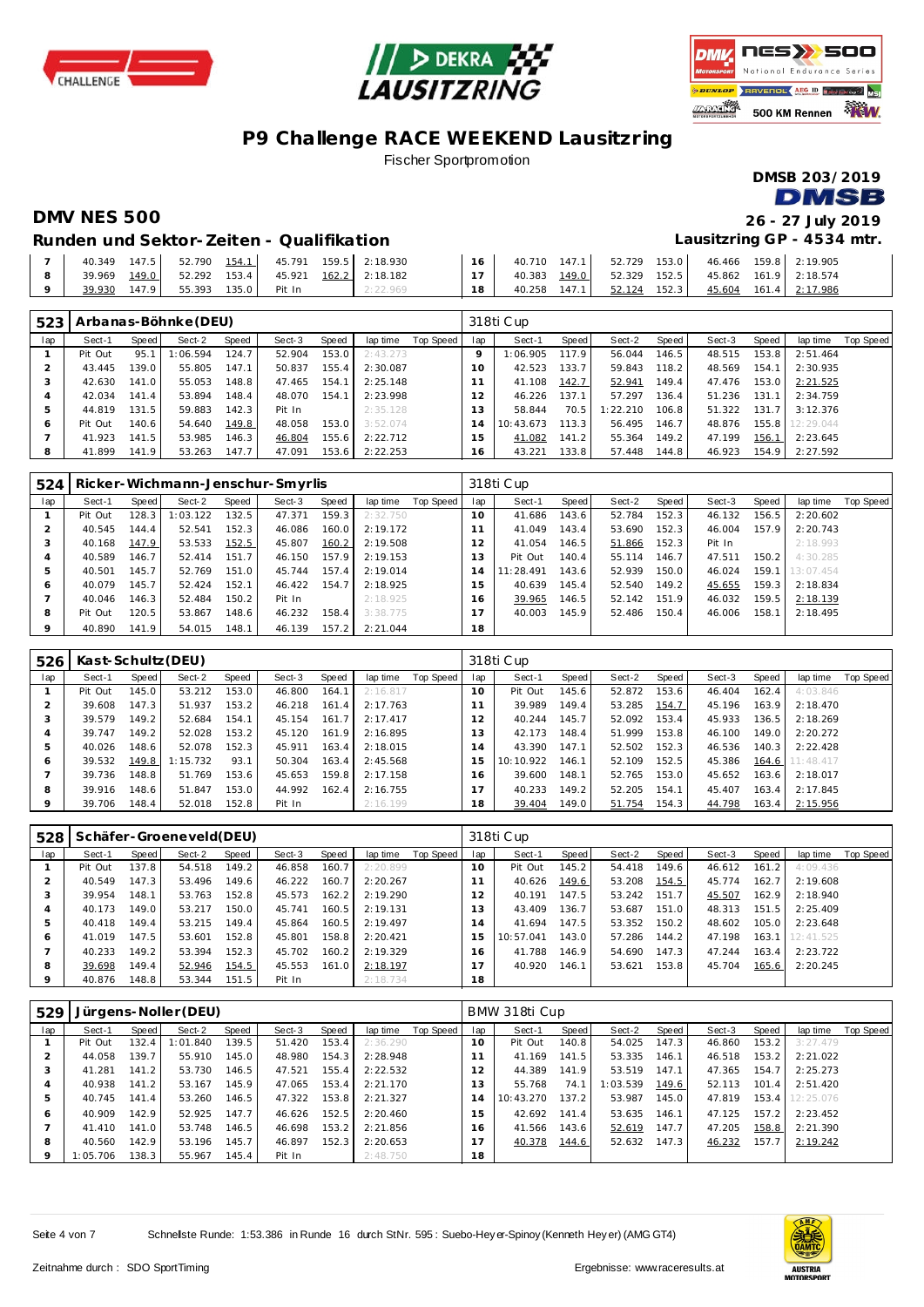





### **P9 Challenge RACE WEEKEND Lausitzring** Fischer Sportpromotion

**DMSB 203/2019 DMSB** 

#### **DMV NES 500 26 - 27 July 2019 Runden und Sektor-Zeiten - Qualifikation**

| 530          |         |                    | Pawlow-Röpke-Neuhauser (DEU) |       |        |       |          |           |     | <b>BMW 325iS E36</b> |       |        |       |        |       |           |           |
|--------------|---------|--------------------|------------------------------|-------|--------|-------|----------|-----------|-----|----------------------|-------|--------|-------|--------|-------|-----------|-----------|
| lap          | Sect-1  | Speed              | Sect-2                       | Speed | Sect-3 | Speed | lap time | Top Speed | lap | Sect-1               | Speed | Sect-2 | Speed | Sect-3 | Speed | lap time  | Top Speed |
|              | Pit Out | 136.2              | 56.112                       | 157.2 | 45.405 | 169.5 | 2:20.439 |           | 10  | 39.387               | 162.7 | 51.050 | 166.2 | 43.912 | 173.4 | 2:14.349  |           |
|              | 39.937  | 161.7 <sub>1</sub> | 52.159                       | 164.6 | 44.503 | 171.2 | 2:16.599 |           |     | 38.361               | 163.1 | 50.314 | 164.9 | 43.792 | 170.1 | 2:12.467  |           |
|              | 39.215  | 160.7 <sub>1</sub> | 51.183                       | 161.2 | 44.310 | 171.7 | 2:14.708 |           | 12  | 39.497               | 162.2 | 52.512 | 163.6 | Pit In |       | 2:21.434  |           |
| 4            | 38.898  | 161.7 <sub>1</sub> | 51.435                       | 166.4 | 44.429 | 171.2 | 2:14.762 |           | 13  | Pit Out              | 159.5 | 52.090 | 160.5 | 45.338 | 144.0 | 3:39.318  |           |
| 5            | 39.192  | 160.5              | 51.834                       | 164.1 | 44.321 | 171.7 | 2:15.347 |           | h   | 9:54.273             | 156.7 | 51.298 | 165.4 | 44.798 | 173.6 | 11:30.369 |           |
| <sup>6</sup> | 38.439  | 161.4              | 51.273                       | 165.1 | 43.789 | 172.5 | 2:13.501 |           | 15  | 38.845               | 161.4 | 50.960 | 166.2 | 45.113 | 171.2 | 2:14.918  |           |
|              | 38.674  | 162.7              | 51.015                       | 164.1 | 43.985 | 172.5 | 2:13.674 |           | 16  | 39.019               | 163.4 | 52.267 | 163.6 | 44.069 | 173.6 | 2:15.355  |           |
| 8            | 59.461  | 140.4              | 52.353                       | 163.9 | 44.101 | 176.2 | 2:35.915 |           |     | 38.804               | 161.2 | 51.142 | 162.9 | 44.061 | 172.2 | 2:14.007  |           |
| $\circ$      | 38.671  | 160.2              | 51.423                       | 165.1 | 44.977 | 172.0 | 2:15.071 |           | 18  |                      |       |        |       |        |       |           |           |

| 561 |         |       | Brezina-Momm (DEU) |                    |        |       |          |           |               | Opel Astra OPC |       |        |       |        |       |          |           |
|-----|---------|-------|--------------------|--------------------|--------|-------|----------|-----------|---------------|----------------|-------|--------|-------|--------|-------|----------|-----------|
| lap | Sect-1  | Speed | Sect-2             | Speed              | Sect-3 | Speed | lap time | Top Speed | lap           | Sect-1         | Speed | Sect-2 | Speed | Sect-3 | Speed | lap time | Top Speed |
|     | Pit Out | 130.8 | :00.045            | 134.0 <sub>1</sub> | Pit In |       | 3:11.204 |           |               | 38.119         | 175.9 | 49.109 | 174.8 | 41.967 | 187.5 | 2:09.195 |           |
|     | Pit Out | 164.1 | 54.421             | 168.8              | 44.423 | 183.4 | 2:37.339 |           |               | 37.901         | 174.8 | 48.798 | 173.9 | 42.164 | 186.5 | 2:08.863 |           |
|     | 39.026  | 172.8 | 52.123             | 172.8              | 42.491 | 184.6 | 2:13.640 |           |               | 37.913         | 174.5 | 49.200 | 175.6 | 41.767 | 186.2 | 2:08.880 |           |
|     | 38.077  | 176.2 | 49.904             | 172.5              | 41.839 | 185.9 | 2:09.820 |           |               | 40.558         | 172.0 | 49.759 | 175.3 | Pit In |       | 2:15.227 |           |
|     | 38.113  | 173.6 | 49.310             | 172.5              | 41.798 | 186.2 | 2:09.221 |           | $\mathcal{P}$ | Pit Out        | 163.1 | 57.053 | 166.2 | 46.877 | 150.8 | 5:04.785 |           |
| ō   | 38.590  | 175.9 | 49.016             | 175.9              | 41.531 | 185.2 | 2:09.137 |           | 3             | 47.909         | 150.6 | 59.306 | 169.3 | 49.317 | 138.8 | 2:36.532 |           |
|     | 37.792  | 176.5 | 48.592             | 174.2              | 41.425 | 186.9 | 2:07.809 |           | 14            |                |       |        |       |        |       |          |           |

| 562 |         |       | Greif-Günther (DEU) |       |        |       |          |           |                | <b>VW Scirocco</b> |       |        |       |        |       |           |           |
|-----|---------|-------|---------------------|-------|--------|-------|----------|-----------|----------------|--------------------|-------|--------|-------|--------|-------|-----------|-----------|
| lap | Sect-1  | Speed | Sect-2              | Speed | Sect-3 | Speed | lap time | Top Speed | lap            | Sect-1             | Speed | Sect-2 | Speed | Sect-3 | Speed | lap time  | Top Speed |
|     | Pit Out | 118.7 | : 02.091            | 138.3 | 48.227 | 180.0 | 2:34.473 |           | 11             | 38.357             | 178.5 | 47.440 | 184.0 | 41.560 | 197.4 | 2:07.357  |           |
| 2   | 39.533  | 183.4 | 48.323              | 185.9 | 41.894 | 198.9 | 2:09.750 |           | $\overline{2}$ | 36.763             | 184.3 | 47.569 | 163.4 | 41.062 | 198.2 | 2:05.394  |           |
| 3   | 37.197  | 181.8 | 47.775              | 185.9 | 40.907 | 197.4 | 2:05.879 |           | 13             | 36.297             | 182.7 | 53.900 | 152.3 | 40.377 | 197.8 | 2:10.574  |           |
| 4   | 35.737  | 182.1 | 47.271              | 183.4 | 40.472 | 196.7 | 2:03.480 |           | $\overline{a}$ | 35.209             | 182.1 | 48.947 | 182.4 | 39.603 | 198.2 | 2:03.759  |           |
| 5   | 35.546  | 183.1 | 47.157              | 184.6 | 40.226 | 197.1 | 2:02.929 |           | 5              | 41.233             | 148.4 | 54.356 | 181.2 | 39.624 | 195.7 | 2:15.213  |           |
| 6   | 35.336  | 182.7 | 47.358              | 185.2 | 40.273 | 196.7 | 2:02.967 |           | 6              | 36.651             | 181.5 | 47.262 | 181.2 | 42.632 | 157.2 | 2:06.545  |           |
|     | 35.537  | 184.0 | 47.333              | 183.4 | 40.258 | 196.7 | 2:03.128 |           |                | 11:28.057          | 180.9 | 46.783 | 184.3 | 39.158 | 198.2 | 12:53.998 |           |
| 8   | 36.786  | 183.1 | 47.878              | 181.5 | Pit In |       | 2:10.567 |           | 18             | 35.090             | 182.7 | 46.956 | 183.4 | 39.510 | 199.6 | 2:01.556  |           |
| 9   | Pit Out | 183.1 | 48.681              | 184.9 | 40.027 | 198.5 | 4:01.816 |           | 19             | 35.238             | 181.8 | 47.203 | 181.8 | 39.557 | 197.4 | 2:01.998  |           |
| 10  | 36.504  | 181.8 | 46.802              | 183.1 | 39.045 | 197.8 | 2:02.351 |           | 20             |                    |       |        |       |        |       |           |           |

| 563 |         |       | Borcheld-Richert(DEU) |       |        |       |          |           |                | BMW M3 3.0 E36 |       |          |       |        |       |           |           |
|-----|---------|-------|-----------------------|-------|--------|-------|----------|-----------|----------------|----------------|-------|----------|-------|--------|-------|-----------|-----------|
| lap | Sect-1  | Speed | Sect-2                | Speed | Sect-3 | Speed | lap time | Top Speed | lap            | Sect-1         | Speed | Sect-2   | Speed | Sect-3 | Speed | lap time  | Top Speed |
|     | Pit Out | 135.8 | 50.623                | 181.5 | 40.287 | 203.8 | 2:08.740 |           | $10^{-}$       | 37.070         | 183.1 | 48.938   | 184.3 | 41.474 | 203.8 | 2:07.482  |           |
|     | 35.820  | 182.7 | 47.258                | 184.6 | 39.747 | 204.2 | 2:02.825 |           |                | 37.171         | 183.4 | 49.508   | 183.4 | 42.036 | 205.7 | 2:08.715  |           |
|     | 36.051  | 185.2 | 46.631                | 187.5 | 39.677 | 204.9 | 2:02.359 |           | 2              | 36.462         | 184.9 | 48.410   | 185.6 | 40.637 | 205.7 | 2:05.509  |           |
|     | 35.435  | 185.2 | 47.093                | 182.1 | 39.647 | 205.3 | 2:02.175 |           | 3              | 41.065         | 118.4 | 56.586   | 137.4 | 49.725 | 116.5 | 2:27.376  |           |
|     | 35.114  | 185.6 | 46.530                | 188.8 | 39.437 | 204.9 | 2:01.081 |           | $\overline{a}$ | 53.675         | 102.6 | 1:03.898 | 106.8 | 57.730 | 97.5  | 2:55.303  |           |
| O   | 35.177  | 186.5 | 46.189                | 188.8 | 39.395 | 205.3 | 2:00.761 |           | 5              | 11:14.336      | 183.1 | 51.489   | 180.3 | 41.991 | 202.6 | 12:47.816 |           |
|     | 35.441  | 185.2 | 46.563                | 184.3 | 39.599 | 203.8 | 2:01.603 |           | 6              | 36.938         | 181.5 | 49.066   | 181.5 | 42.000 | 203.8 | 2:08.004  |           |
| 8   | 35.140  | 187.8 | 46.416                | 188.2 | Pit In |       | 2:02.244 |           |                | 36.741         | 187.8 | 49.068   | 181.8 | 40.818 | 196.7 | 2:06.627  |           |
|     | Pit Out | 185.9 | 50.277                | 182.7 | 41.939 | 202.6 | 5:02.571 |           | 18             | 38.615         | 162.9 | 52.265   | 135.7 | Pit In |       | 2:27.190  |           |

| 566     |         |       | Reininger-Walsdorf-"Hunt Sepo" |       |        |       |          |           |     | Opel Astra OPC Cup |       |        |       |        |       |           |           |
|---------|---------|-------|--------------------------------|-------|--------|-------|----------|-----------|-----|--------------------|-------|--------|-------|--------|-------|-----------|-----------|
| lap     | Sect-1  | Speed | Sect-2                         | Speed | Sect-3 | Speed | lap time | Top Speed | lap | Sect-1             | Speed | Sect-2 | Speed | Sect-3 | Speed | lap time  | Top Speed |
|         | Pit Out | 161.7 | 55.992                         | 145.6 | 47.876 | 190.8 | 2:20.133 |           | 10  | 36.379             | 174.5 | 48.269 | 177.3 | 40.959 | 189.1 | 2:05.607  |           |
|         | 39.865  | 180.0 | 49.479                         | 183.1 | 42.187 | 191.2 | 2:11.531 |           |     | 39.263             | 173.9 | 48.449 | 178.8 | 40.761 | 191.2 | 2:08.473  |           |
| 3       | 38.540  | 180.0 | 49.534                         | 176.8 | 42.139 | 191.8 | 2:10.213 |           | 12  | 36.194             | 176.8 | 48.145 | 178.5 | 40.476 | 192.2 | 2:04.815  |           |
| 4       | 37.404  | 174.8 | 48.616                         | 177.9 | 41.563 | 190.5 | 2:07.583 |           | 3   | 36.244             | 175.0 | 47.918 | 178.8 | 40.439 | 193.2 | 2:04.601  |           |
| 5       | 36.923  | 173.9 | 48.624                         | 175.0 | 41.744 | 182.4 | 2:07.291 |           | 14  | 37.681             | 172.8 | 49.377 | 175.3 | Pit In |       | 2:12.050  |           |
| Ô       | 38.725  | 167.7 | 55.006                         | 143.2 | Pit In |       | 2:24.640 |           | -5  | Pit Out            | 172.5 | 50.105 | 177.6 | 40.379 | 191.5 | 16:15.365 |           |
|         | Pit Out | 174.5 | 49.132                         | 178.5 | 42.486 | 191.8 | 3:54.003 |           | 6   | 35.985             | 174.8 | 47.181 | 178.5 | 40.376 | 192.2 | 2:03.542  |           |
| 8       | 36.664  | 174.8 | 49.424                         | 175.0 | 41.303 | 192.5 | 2:07.391 |           |     | 38.347             | 158.4 | 49.328 | 137.2 | 41.731 | 170.3 | 2:09.406  |           |
| $\circ$ | 36.213  | 175.6 | 48.437                         | 176.8 | 40.667 | 192.2 | 2:05.317 |           | 18  |                    |       |        |       |        |       |           |           |

| 568 |         |       | Ohlsson-Dohmen (DEU) |       |        |       |                       |                      |          | Golf GTI RS |       |              |       |        |       |                       |                    |
|-----|---------|-------|----------------------|-------|--------|-------|-----------------------|----------------------|----------|-------------|-------|--------------|-------|--------|-------|-----------------------|--------------------|
| lap | Sect-1  | Speed | Sect-2               | Speed | Sect-3 | Speed |                       | laptime Top Speed ap |          | Sect-1      | Speed | Sect-2       | Speed | Sect-3 | Speed |                       | lap time Top Speed |
|     | Pit Out | 128.4 | 57.447               | 175.0 | 44.029 |       | $200.7$ 2:22.776      |                      | $10^{-}$ | 36.260      | 182.4 | 49.003 181.5 |       |        |       | 40.807 199.6 2:06.070 |                    |
|     | 38.645  | 181.5 | 50.079               | 153.2 | 43.411 |       | 200.4 2:12.135        |                      |          | 36.656      | 183.1 | 48.337       | 183.4 |        |       | 41.404 200.4 2:06.397 |                    |
|     | 37.451  | 182.4 | 49.352               | 182.1 |        |       | 41.668 200.0 2:08.471 |                      | $12 -$   | 36.708      | 184.0 | 50.548 181.2 |       |        |       | 41.005 199.6 2:08.261 |                    |

Seite 5 von 7 Schnellste Runde: 1:53.386 in Runde 16 durch StNr. 595 : Suebo-Hey er-Spinoy (Kenneth Hey er) (AMG GT4)

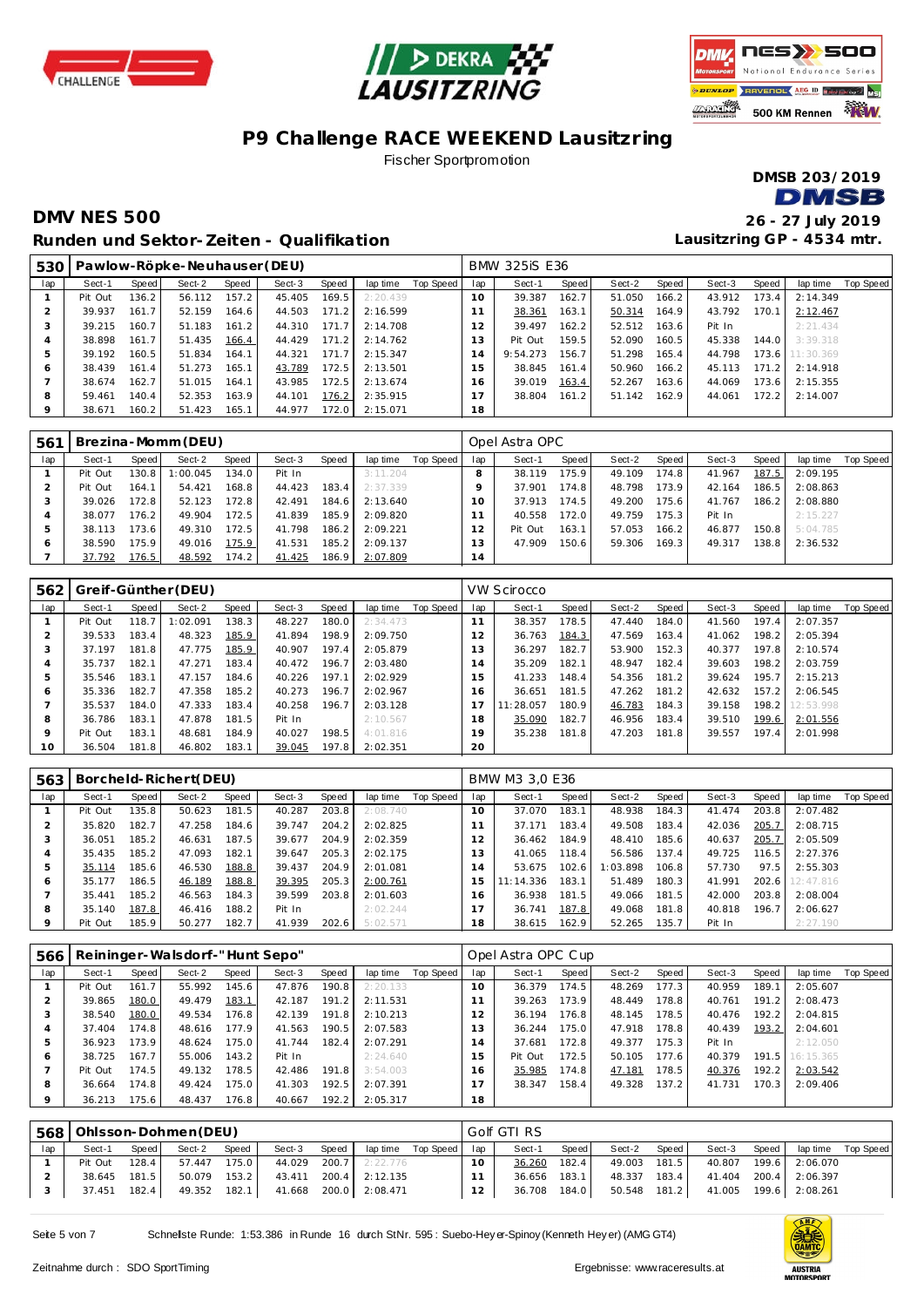





# **P9 Challenge RACE WEEKEND Lausitzring**

Fischer Sportpromotion

**DMSB 203/2019 DMSB** 

**DMV NES 500 26 - 27 July 2019 Lausitzring GP - 4534 mtr.**

#### **Runden und Sektor-Zeiten - Qualifikation**

|   | 37.056  | 182.7 | 49.397 | 182.7 | 41.107 | 200.7 | 2:07.560 | 13 | 36.627    | 184.9 | 47.575   | 185.9 | Pit In |       | 2:10.481        |
|---|---------|-------|--------|-------|--------|-------|----------|----|-----------|-------|----------|-------|--------|-------|-----------------|
|   | 36.679  | 183.1 | 49.119 | 180.9 | Pit In |       | 2:08.448 |    | Pit Out   | 183.1 | 48.787   | 180.3 | 46.089 | 115.1 | 3:18.430        |
|   | Pit Out | 183.1 | 48.816 | 183.1 | 40.554 | 199.6 | 2:48.788 | 15 | 53.526    | 106.7 | 1:03.751 | 106.4 | 55.750 | 90.5  | 2:53.027        |
|   | 36.618  | 183.4 | 48.537 | 183.1 | 41.078 | 198.9 | 2:06.233 | 16 | 12:02.797 | 179.7 | 49.739   | 182.4 | 41.370 |       | 202.2 13:33.906 |
| 8 | 37.540  | 183.7 | 48.027 | 183.1 | 40.816 | 198.5 | 2:06.383 |    | 36.979    | 183.7 | 48.101   | 179.4 | 40.541 | 201.5 | 2:05.621        |
|   | 39.632  | 182.7 | 48.550 | 182.4 | 40.826 | 201.1 | 2:09.008 | 18 | 36.482    | 183.7 | 48.024   | 183.4 | 40.589 | 201.7 | 2:05.095        |

| 570 |         |       | Vincze-Schubert-Lefterov |       |        |       |          |           |     | Porsche Cayman CS |        |        |       |        |       |          |           |
|-----|---------|-------|--------------------------|-------|--------|-------|----------|-----------|-----|-------------------|--------|--------|-------|--------|-------|----------|-----------|
| lap | Sect-1  | Speed | Sect-2                   | Speed | Sect-3 | Speed | lap time | Top Speed | lap | Sect-1            | Speed. | Sect-2 | Speed | Sect-3 | Speed | lap time | Top Speed |
|     | Pit Out | 180.3 | 46.542                   | 191.2 | 38.783 | 210.9 | 1:56.778 |           |     | 34.666            | 193.2  | 46.305 | 194.2 | 38.861 | 208.5 | 1:59.832 |           |
|     | 34.594  | 192.2 | 45.271                   | 193.5 | 41.016 | 209.7 | 2:00.881 |           |     | 34.584            | 193.5  | 45.920 | 193.5 | 39.111 | 209.3 | 1:59.615 |           |
|     | 34.168  | 192.2 | 44.557                   | 192.5 | 38.506 | 208.1 | 1:57.231 |           |     | 35.140            | 190.1  | 46.384 | 170.9 | Pit In |       | 2:03.186 |           |
|     | 34.184  | 191.2 | 44.653                   | 193.5 | 38.402 | 208.9 | 1:57.239 |           |     | Pit Out           | 190.5  | 48.226 | 192.5 | 39.749 | 207.3 | 4:00.082 |           |
|     | 34.046  | 192.2 | 44.621                   | 193.9 | Pit In |       | 1:59.473 |           |     | 37.438            | 190.8  | 48.272 | 191.8 | 44.389 | 93.3  | 2:10.099 |           |
|     | Pit Out | 189.8 | 46.363                   | 192.5 | 39.139 | 207.7 | 3:43.965 |           | 12  |                   |        |        |       |        |       |          |           |

|     | 573   Nehls-Eis (DEU) |       |        |       |        |       |          |           |     | Mini Cup-S 1.6 T |       |        |       |        |       |          |           |
|-----|-----------------------|-------|--------|-------|--------|-------|----------|-----------|-----|------------------|-------|--------|-------|--------|-------|----------|-----------|
| lap | Sect-1                | Speed | Sect-2 | Speed | Sect-3 | Speed | lap time | Top Speed | lap | Sect-1           | Speed | Sect-2 | Speed | Sect-3 | Speed | lap time | Top Speed |
|     | Pit Out               | 137.9 | 53.493 | 191.2 | 39.958 | 211.8 | 2:12.901 |           |     | 35.433           | 193.5 | 45.527 | 193.9 | 38.448 | 210.5 | 1:59.408 |           |
|     | 34.598                | 194.6 | 46.175 | 193.5 | 38.394 | 209.3 | 1:59.167 |           |     |                  |       |        |       |        |       |          |           |

| 575 |         |       | Nils Mierschke (DEU) |       |        |       |          |           |     | VW Scirocco Cup S |       |          |       |        |       |          |           |
|-----|---------|-------|----------------------|-------|--------|-------|----------|-----------|-----|-------------------|-------|----------|-------|--------|-------|----------|-----------|
| lap | Sect-1  | Speed | Sect-2               | Speed | Sect-3 | Speed | lap time | Top Speed | lap | Sect-1            | Speed | Sect-2   | Speed | Sect-3 | Speed | lap time | Top Speed |
|     | Pit Out | 132.2 | 55.232               | 176.8 | 42.105 | 204.2 | 2:17.074 |           |     | 34.391            | 189.8 | 45.869   | 188.8 | 39.465 | 201.5 | 1:59.725 |           |
|     | 38.572  | 183.7 | 49.297               | 186.9 | 40.139 | 204.9 | 2:08.008 |           |     | 34.617            | 187.8 | 46.002   | 186.2 | Pit In |       | 2:01.186 |           |
|     | 36.131  | 187.2 | 48.906               | 186.2 | 39.405 | 205.3 | 2:04.442 |           | 10  | Pit Out           | 147.9 | 48.209   | 153.2 | 46.446 | 206.5 | 6:40.110 |           |
|     | 34.472  | 189.5 | 46.428               | 187.8 | 39.069 | 204.9 | 1:59.969 |           |     | 34.430            | 192.5 | 45.356   | 189.8 | 39.440 | 204.5 | 1:59.226 |           |
| 5   | 34.637  | 188.2 | 45.758               | 188.5 | 39.051 | 205.3 | 1:59.446 |           |     | 34.187            | 189.1 | 45.174   | 188.8 | 38.496 | 204.5 | 1:57.857 |           |
| c   | 36.277  | 180.0 | 48.600               | 173.6 | 41.059 | 204.5 | 2:05.936 |           | 13  | 46.355            | 116.4 | 59.604   | 120.0 | 49.552 | 120.1 | 2:35.511 |           |
|     | 35.007  | 187.8 | 46.422               | 185.9 | 41.307 | 203.8 | 2:02.736 |           | 14  | 53.822            | 108.5 | 1:04.210 | 107.8 | 55.544 | 93.0  | 2:53.576 |           |

| 576 |         |       | Schaller-Fulsche (DEU) |       |        |       |          |           |               | VW Scirocco R |       |        |       |        |       |           |           |
|-----|---------|-------|------------------------|-------|--------|-------|----------|-----------|---------------|---------------|-------|--------|-------|--------|-------|-----------|-----------|
| lap | Sect-1  | Speed | Sect-2                 | Speed | Sect-3 | Speed | lap time | Top Speed | lap           | Sect-1        | Speed | Sect-2 | Speed | Sect-3 | Speed | lap time  | Top Speed |
|     | Pit Out | 159.1 | 49.192                 | 192.9 | 39.293 | 210.5 | 2:02.872 |           |               | 34.070        | 189.5 | 45.887 | 181.2 | 40.409 | 202.2 | 2:00.366  |           |
|     | 34.554  | 194.9 | 46.249                 | 192.2 | 38.015 | 208.9 | 1:58.818 |           | 10            | 34.886        | 184.6 | 46.042 | 187.2 | 38.770 | 203.0 | 1:59.698  |           |
|     | 35.405  | 191.8 | 47.737                 | 191.8 | 38.566 | 202.2 | 2:01.708 |           |               | 34.424        | 185.6 | 47.788 | 180.3 | Pit In |       | 2:04.573  |           |
|     | 34.914  | 190.5 | 45.792                 | 191.2 | 38.629 | 205.7 | 1:59.335 |           |               | Pit Out       | 192.9 | 52.061 | 146.3 | 43.004 | 211.4 | 23:48.245 |           |
| b   | 35.909  | 186.9 | 46.611                 | 191.2 | 39.236 | 204.5 | 2:01.756 |           | 3             | 34.285        | 193.9 | 45.378 | 193.9 | 38.284 | 210.1 | 1:57.947  |           |
| c   | 34.208  | 188.5 | 45.703                 | 187.8 | Pit In |       | 2:02.696 |           | $^{\prime}$ 4 | 34.276        | 192.2 | 45.628 | 190.5 | 38.424 | 207.3 | 1:58.328  |           |
|     | Pit Out | 192.5 | 45.473                 | 192.2 | 38.535 | 205.7 | 4:04.126 |           | 5             | 34.369        | 187.8 | 45.478 | 189.8 | 38.548 | 204.9 | 1:58.395  |           |
| 8   | 34.247  | 191.2 | 46.047                 | 184.6 | 38.980 | 203.4 | 1:59.274 |           | 16            |               |       |        |       |        |       |           |           |

| 582 |         |         | Hartmann-Nale-Feucht |       |        |       |          |           |               | Audi RS3 TCR |       |          |       |        |       |           |           |
|-----|---------|---------|----------------------|-------|--------|-------|----------|-----------|---------------|--------------|-------|----------|-------|--------|-------|-----------|-----------|
| lap | Sect-1  | Speed I | Sect-2               | Speed | Sect-3 | Speed | lap time | Top Speed | lap           | Sect-1       | Speed | Sect-2   | Speed | Sect-3 | Speed | lap time  | Top Speed |
|     | Pit Out | 133.5   | 55.381               | 185.9 | 42.812 | 214.7 | 2:21.029 |           |               | 34.494       | 198.2 | 44.104   | 199.3 | 37.650 | 214.7 | 1:56.248  |           |
|     | 34.512  | 198.2   | 44.657               | 199.3 | 38.301 | 217.7 | 1:57.470 |           |               | 34.910       | 194.9 | 44.799   | 193.5 | 37.777 | 213.9 | 1:57.486  |           |
|     | 37.542  | 197.4   | 45.148               | 199.3 | 37.983 | 216.0 | 2:00.673 |           |               | 34.330       | 197.8 | 44.474   | 198.5 | 38.686 | 215.1 | 1:57.490  |           |
|     | 33.824  | 197.4   | 44.482               | 198.2 | 38.120 | 214.3 | 1:56.426 |           | $\mathcal{P}$ | 34.721       | 196.4 | 46.567   | 198.2 | Pit In |       | 2:04.861  |           |
|     | 33.952  | 198.5   | 44.472               | 200.4 | 38.529 | 215.6 | 1:56.953 |           | 3             | Pit Out      | 195.7 | 46.876   | 198.2 | 39.935 | 214.3 | 3:22.178  |           |
| c   | 34.123  | 198.2   | 45.920               | 198.9 | 38.319 | 216.0 | 1:58.362 |           | 4             | 34.899       | 184.3 | 1:00.872 | 146.1 | 41.514 | 215.6 | 2:17.285  |           |
|     | 33.920  | 198.5   | 45.299               | 193.9 | Pit In |       | 1:59.234 |           | 5             | 41.969       | 121.8 | 49.801   | 139.9 | 53.323 | 89.   | 2:25.093  |           |
| 8   | Pit Out | 197.8   | 45.375               | 200.4 | 39.084 | 213.4 | 4:22.487 |           | 16            | 12:47.784    | 120.9 | 56.928   | 127.5 | Pit In |       | 14:30.939 |           |

|     | 583   Redlich-Redlich(DEU) |       |        |       |        |       |          |           |                | Opel Astra TC R |       |          |       |        |       |          |           |  |  |
|-----|----------------------------|-------|--------|-------|--------|-------|----------|-----------|----------------|-----------------|-------|----------|-------|--------|-------|----------|-----------|--|--|
| lap | Sect-1                     | Speed | Sect-2 | Speed | Sect-3 | Speed | lap time | Top Speed | lap            | Sect-1          | Speed | Sect-2   | Speed | Sect-3 | Speed | lap time | Top Speed |  |  |
|     | Pit Out                    | 185.9 | 48.185 | 191.2 | 40.188 | 213.4 | 2:02.149 |           |                | 37.545          | 196.0 | 45.454   | 197.1 | 38.688 | 213.4 | 2:01.687 |           |  |  |
|     | 34.333                     | 198.5 | 45.548 | 195.7 | 38.156 | 216.4 | 1:58.037 |           | $10^{-}$       | 35.183          | 198.2 | 44.895   | 199.3 | 38.138 | 214.3 | 1:58.216 |           |  |  |
|     | 35.340                     | 197.8 | 44.933 | 199.6 | 37.937 | 215.1 | 1:58.210 |           |                | 35.033          | 196.7 | 45.780   | 197.4 | Pit In |       | 2:04.273 |           |  |  |
|     | 37.316                     | 196.4 | 45.539 | 198.2 | 38.196 | 214.3 | 2:01.051 |           | $\mathcal{P}$  | Pit Out         | 191.2 | 48.884   | 186.5 | 41.903 | 202.2 | 4:19.001 |           |  |  |
| ь   | 34.196                     | 198.5 | 45.837 | 197.8 | 38.121 | 213.9 | 1:58.154 |           | 3              | 37.263          | 196.4 | 49.301   | 191.2 | 41.238 | 208.9 | 2:07.802 |           |  |  |
| O   | 34.116                     | 198.2 | 44.812 | 197.8 | 38.372 | 214.3 | 1:57.300 |           | $\overline{4}$ | 38.552          | 192.2 | 49.609   | 150.8 | 42.440 | 149.4 | 2:10.601 |           |  |  |
|     | 33.685                     | 198.9 | 45.275 | 199.6 | 38.040 | 213.0 | 1:57.000 |           | 5              | 41.682          | 177.0 | 50.992   | 167.2 | 46.804 | 136.7 | 2:19.478 |           |  |  |
| 8   | 33.753                     | 198.9 | 45.195 | 195.3 | 39.587 | 213.9 | 1:58.535 |           | 16             | 50.628          | 68.2  | 1:16.584 | 120.1 | Pit In |       | 3:07.564 |           |  |  |

Seite 6 von 7 Schnellste Runde: 1:53.386 in Runde 16 durch StNr. 595 : Suebo-Hey er-Spinoy (Kenneth Hey er) (AMG GT4)